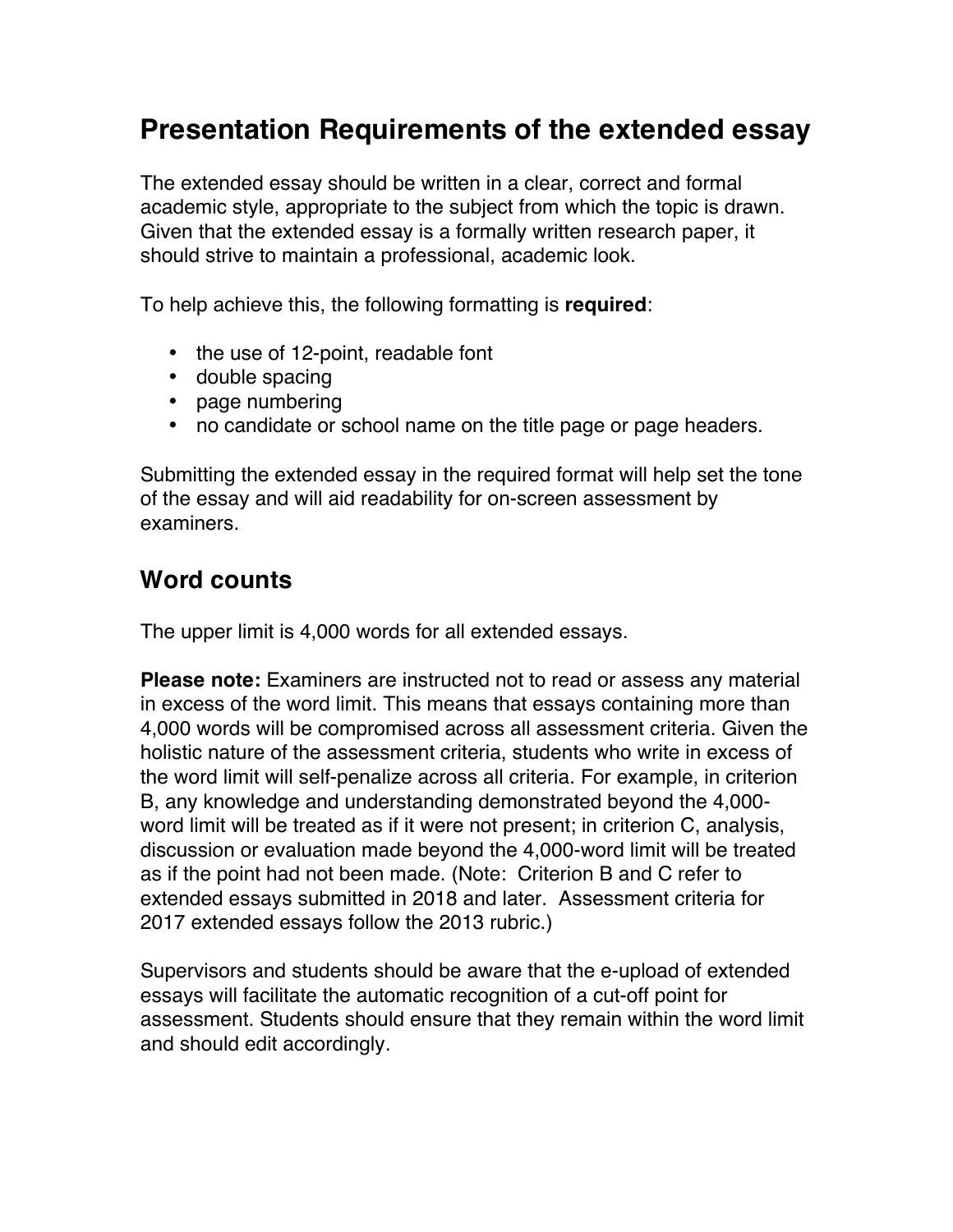Please refer to the following guidance on what content should be included in the word count.

| $\boxtimes$ Included in the word count               | $\otimes$ Not included in the word count                                                                    |
|------------------------------------------------------|-------------------------------------------------------------------------------------------------------------|
| The introduction                                     | The contents page                                                                                           |
| The main body                                        | Maps, charts, diagrams, annotated<br>illustrations                                                          |
| The conclusion                                       | <b>Tables</b>                                                                                               |
| Quotations                                           | Equations, formulas and<br>calculations                                                                     |
| Footnotes and/or endnotes that are<br>not references | Citations/references (whether<br>parenthetical, numbered, footnotes<br>or endnotes)                         |
|                                                      | The bibliography                                                                                            |
|                                                      | The Reflections on planning and<br><i>progress form</i> (required for essays<br>submitted starting in 2018. |

### **Illustrations**

Presentation and overall neatness are important, and it is essential that illustrative material, if included, is well set out and used effectively. Graphs, diagrams, tables and maps are effective only if they are clearly labeled and can be interpreted with ease.

Any labeling should contain the minimum information to ensure the examiner understands the significance of the map, chart, diagram or illustration. It must not include commentary, as this will be considered as part of the essay discussion and thus included in the word count.

All such material that is incorporated into the extended essay must be directly related to the text and acknowledged where appropriate. The use of photographs and other images is acceptable only if they are captioned and/or annotated and are used to illustrate a specific point made in the extended essay. Students should be advised to use illustrations with caution as excessive use may detract from the discussion in the essay.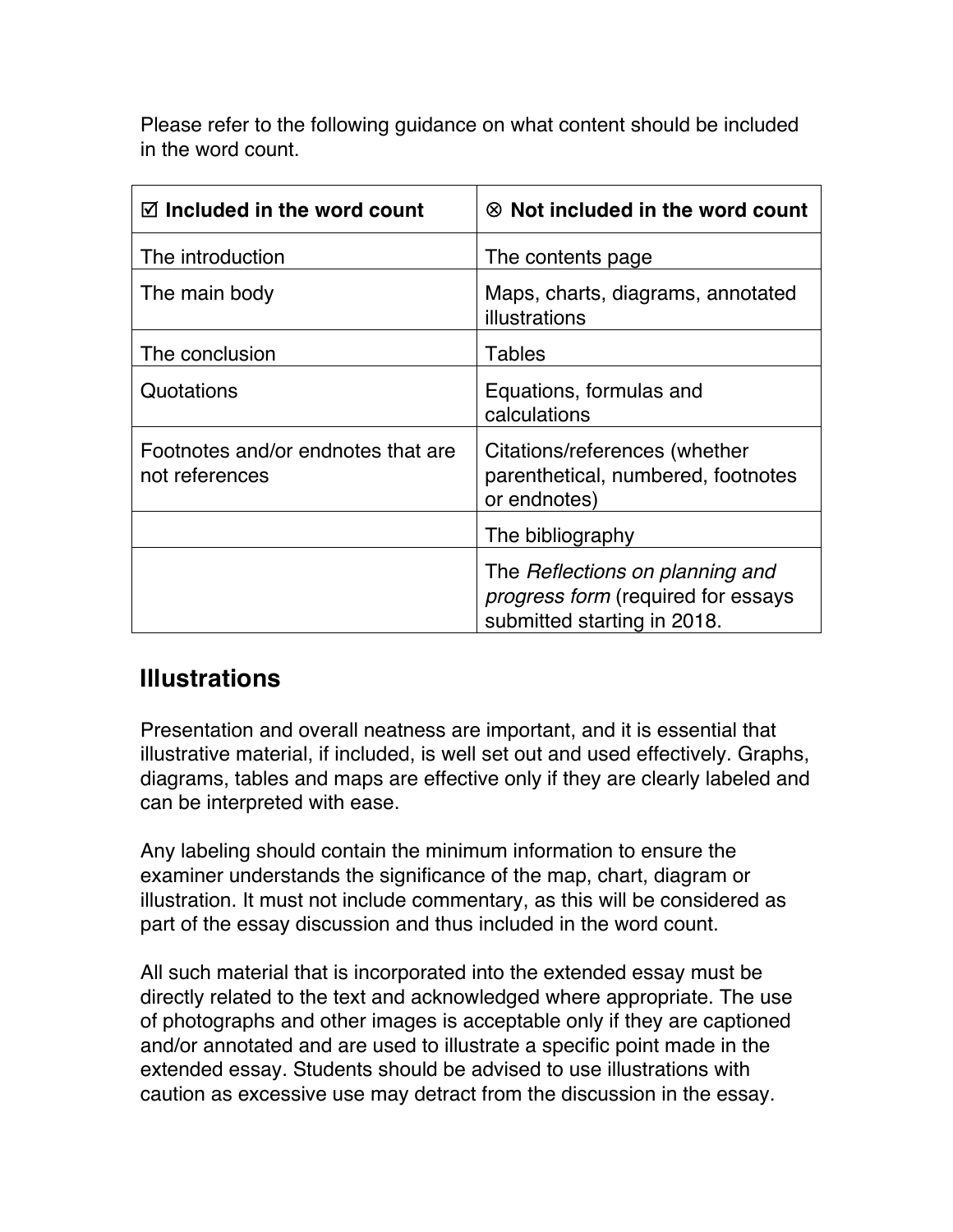They should only be used if they are relevant and appropriate to a point being made as part of the argument of the essay.

## **Tables**

The use of tables should be considered carefully and are only really appropriate in certain subjects. Tables must not be used in an attempt to circumvent the word limit.

### **Footnotes and endnotes**

Footnotes and endnotes may be used for referencing purposes and if this is the case will not be included in the word count of the essay. If information is contained in a footnote or endnote and is not a reference, this **must** be included in the word count. In order to avoid confusion and unwittingly exceed the word limit, students are advised to avoid using footnotes or endnotes other than for referencing purposes unless it is appropriate.

As footnotes and endnotes are not an essential part of the extended essay students must take care to ensure that all information with direct relevance to the analysis, discussion and evaluation of their essay is contained in the main body of it.

An essay that attempts to evade the word limit by including important material in footnotes or endnotes will be compromised across the assessment criteria. Please note that footnotes and endnotes are added to the word count as they are encountered.

# **Appendices**

Appendices are not an essential part of the extended essay and examiners will not read them, or use any information contained within them, in the assessment of the essay. Students must take care to ensure that all information with direct relevance to the analysis, discussion and evaluation of their essay is contained in the main body of it. Appendices should therefore be avoided except in the following instances:

- an exemplar of a questionnaire or interview questions
- an exemplar of permission letters